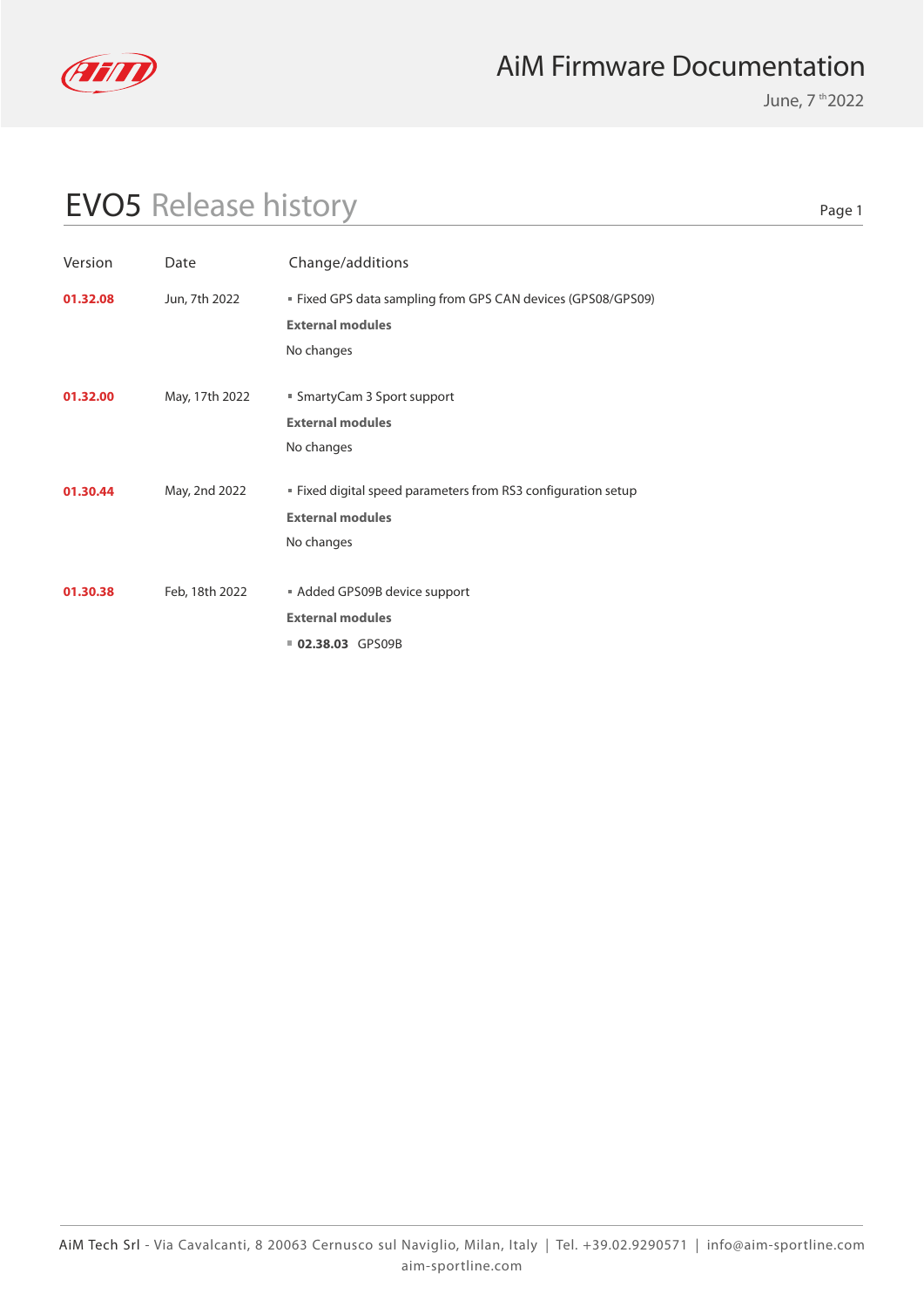

June, 7 th 2022

# EVO5 Release history

| Version  | Date           |                         | Change/additions                                                                                         |
|----------|----------------|-------------------------|----------------------------------------------------------------------------------------------------------|
| 01.30.30 | Aug, 6th 2021  |                         | " Fixed bad GPS data synchronization (that caused shorter lap times and GPS speed acquisition)           |
|          |                | <b>External modules</b> |                                                                                                          |
|          |                |                         | <b>02.36.64</b> GPS09 Module                                                                             |
| 01.30.06 | Nov, 25th 2020 |                         | Added GPS09 support                                                                                      |
|          |                | <b>External modules</b> |                                                                                                          |
|          |                |                         | ■ 35.65 GPS Module: Fix Masterclock received from master that caused bad values<br>in GPS data timestamp |
| 01.30.00 | Jun, 9th 2020  |                         | Race Simulators handling                                                                                 |
|          |                |                         | ■ Added Hour/Date info from GPS tracks                                                                   |
|          |                |                         | Added reference speed used to calculate odometers                                                        |
|          |                |                         | Improved k-line handling                                                                                 |
|          |                | <b>External modules</b> |                                                                                                          |
|          |                | No changes              |                                                                                                          |
| 01.28.20 | Dec, 4th 2019  |                         | " Fixed issue on CAN bus off handling of ECU CAN line                                                    |
|          |                |                         | Improved synchronization between data from GPS and local data acquisition                                |
|          |                | <b>External modules</b> |                                                                                                          |
|          |                | $= 35.64$               | <b>GPS Module</b>                                                                                        |
|          |                |                         | Improved synchronization between data from GPS and local data acquisition                                |
| 01.28.10 | Jul, 5th 2019  |                         | " Fixed bug in Channel Expansion/TCHub firmware that caused blinking in Race Studio 3 Live Measures      |
|          |                | <b>External modules</b> |                                                                                                          |
|          |                | $= 40.63$               | Channel Expansion/TC Hub                                                                                 |
|          |                |                         | " Fixed bug that caused blinking in Race Studio 3 Live Measures                                          |
| 01.28.08 | Jun, 12th 2019 |                         | " Fixed CAN protocols with multiplex frames                                                              |
|          |                | <b>External modules</b> |                                                                                                          |
|          |                | $= 40.62$               | Channel Expansion/TC Hub                                                                                 |
|          |                | ■ 35.61                 | <b>GPS Module</b>                                                                                        |
|          |                |                         |                                                                                                          |
| 01.28.03 | Feb, 12th 2019 |                         | " Fixed display artifacts in measures value cleaning                                                     |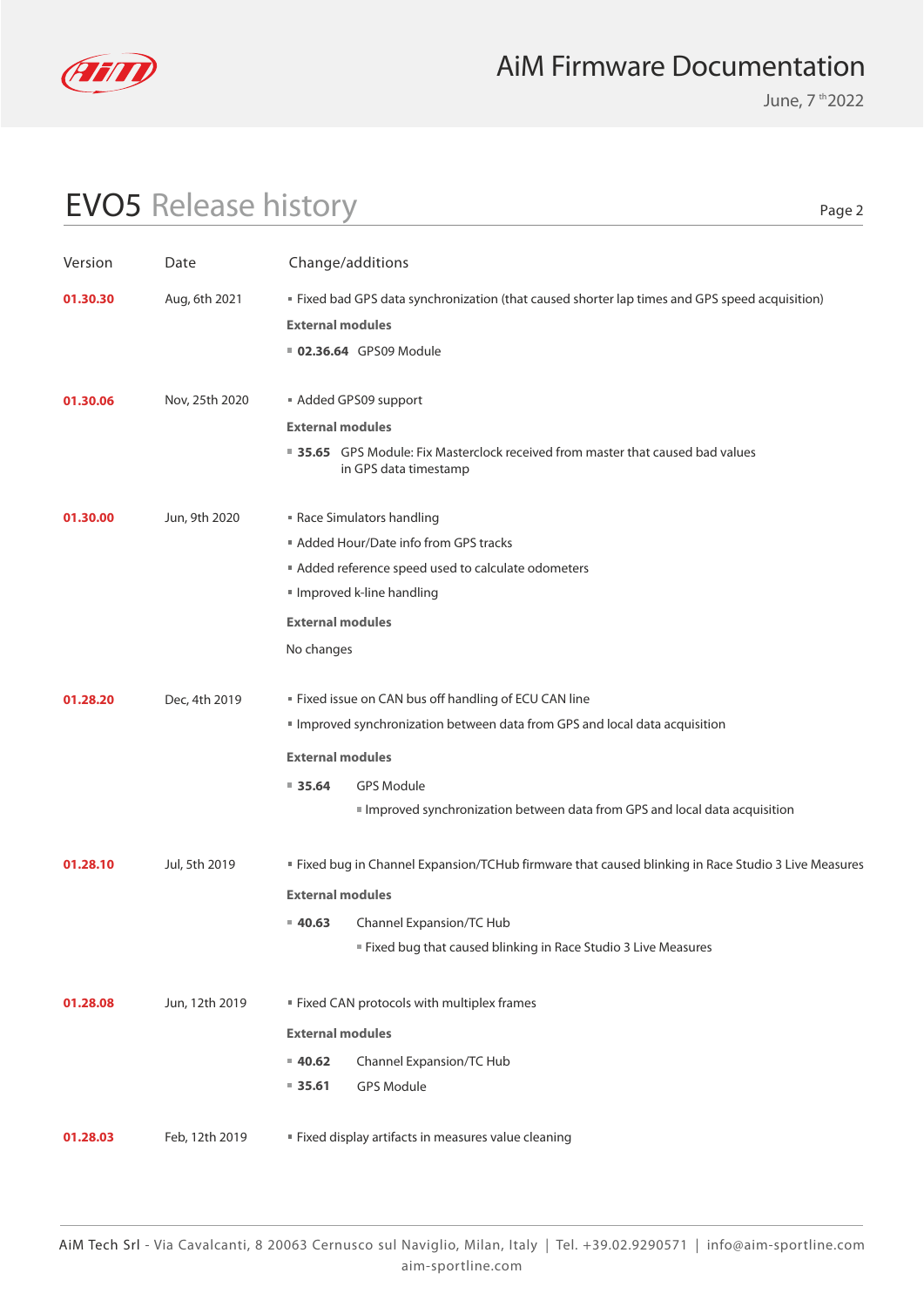

June, 7 th 2022

# EVO5 Release history

| Version  | Date           | Change/additions                                                                                                           |  |
|----------|----------------|----------------------------------------------------------------------------------------------------------------------------|--|
|          |                | <b>External modules</b>                                                                                                    |  |
|          |                | <b>01.26.49</b> GS-Dash<br><b>Measures timeout improved</b><br>■ Spansion support<br>Fix data recall synchronization issue |  |
|          |                | <b>01.26.48</b> Memory Module<br>Improved support for various models of SD cards                                           |  |
|          |                | 02.26.51 Shift Light Module<br>Fixed issues with some ECUs                                                                 |  |
|          |                | No changes for the other modules                                                                                           |  |
| 01.26.46 | Dec, 5th 2018  | Added management of Shift Light Module                                                                                     |  |
|          |                | <b>External modules</b>                                                                                                    |  |
|          |                | No changes                                                                                                                 |  |
| 01.26.42 | Oct, 30th 2018 | " Support for CAN Optical Lap (IRM_42)                                                                                     |  |
|          |                | Set Brightness Mode using Remote button fix                                                                                |  |
|          |                | " CAN Bus 120 Ohm Resistor setting fix                                                                                     |  |
|          |                | " Optical Beacon blind time fix                                                                                            |  |
|          |                | <b>External modules</b>                                                                                                    |  |
|          |                | No changes                                                                                                                 |  |
| 01.26.38 | Oct, 5th 2018  | Added possibility to force channels in Online                                                                              |  |
|          |                | Fixed bug on Digital output priority handling                                                                              |  |
|          |                | <b>External modules</b>                                                                                                    |  |
|          |                | No changes                                                                                                                 |  |
| 01.26.28 | Apr, 12th 2018 | Fixed bug in remote display configuration                                                                                  |  |
|          |                | <b>External modules</b>                                                                                                    |  |
|          |                | <b>01.26.22</b> Memory Module                                                                                              |  |
|          |                | 01.26.28 GS-Dash                                                                                                           |  |
|          |                | ■ 01.26.28 Formula Steering Wheel 3                                                                                        |  |
|          |                | <b>GPS Module</b><br>■ 35.58                                                                                               |  |
|          |                | Lambda<br>$= 25.47$                                                                                                        |  |
|          |                | Channel Expansion/TC Hub<br>■ 40.61                                                                                        |  |
|          |                | Remote buttons interface<br>■ 70.03                                                                                        |  |
|          |                |                                                                                                                            |  |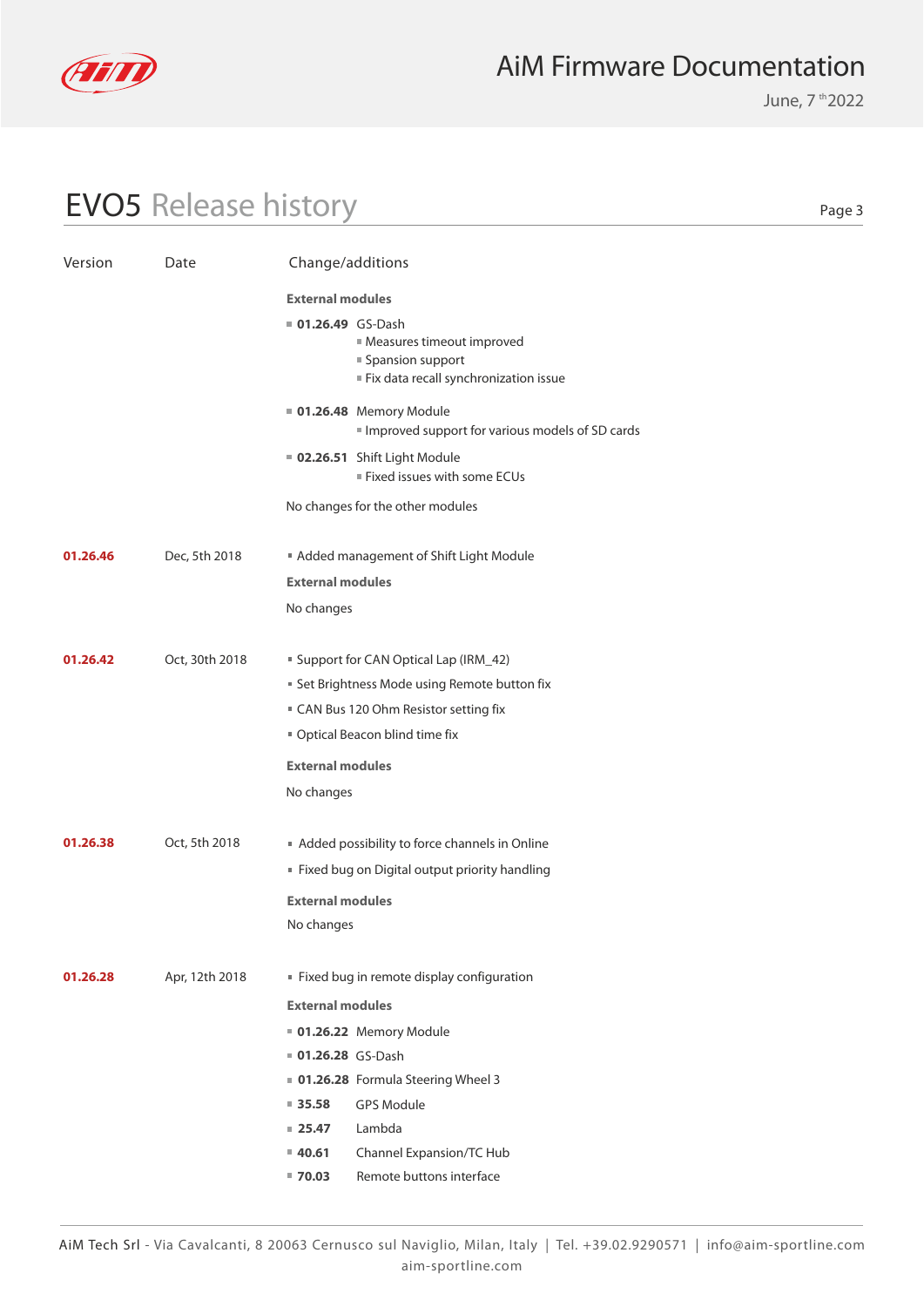

June, 7 th 2022

# EVO5 Release history

| Version  | Date          | Change/additions        |                                                                                                                                |
|----------|---------------|-------------------------|--------------------------------------------------------------------------------------------------------------------------------|
| 01.26.25 | Jan 11th 2018 |                         | If Fixed bug when the Start Data Recording standard condition is configured: in some conditions<br>it caused not recorded data |
|          |               |                         | Fixed bug in volume sensors with gallons unit measure                                                                          |
|          |               | <b>External modules</b> |                                                                                                                                |
|          |               |                         | <b>01.26.22</b> Memory Module                                                                                                  |
|          |               | 01.26.22 GS-Dash        |                                                                                                                                |
|          |               |                         | • 01.26.22 Formula Steering Wheel 3                                                                                            |
|          |               | 935.58                  | <b>GPS Module</b>                                                                                                              |
|          |               | $= 25.47$               | Lambda                                                                                                                         |
|          |               | $= 40.61$               | Channel Expansion/TC Hub                                                                                                       |
|          |               | $= 70.03$               | Remote buttons interface                                                                                                       |
|          |               |                         |                                                                                                                                |
| 01.26.24 | Nov 14th 2017 |                         | Fix lockup at power up for some devices                                                                                        |
|          |               | <b>External modules</b> |                                                                                                                                |
|          |               |                         | <b>01.26.22</b> Memory Module                                                                                                  |
|          |               | 01.26.22 GS-Dash        |                                                                                                                                |
|          |               |                         | • 01.26.22 Formula Steering Wheel 3                                                                                            |
|          |               | 935.58                  | <b>GPS Module</b>                                                                                                              |
|          |               | $= 25.46$               | Lambda                                                                                                                         |
|          |               | $= 40.60$               | Channel Expansion/TC Hub                                                                                                       |
|          |               | $= 70.03$               | Remote buttons interface                                                                                                       |
| 01.26.23 | Oct 24th 2017 |                         | " Support for CAN builder ID mask feature                                                                                      |
|          |               |                         | " Consumed fuel channel                                                                                                        |
|          |               |                         | Fix: Pulse per wheel revolution setting not working for Speed1 or Speed2 digital inputs                                        |
|          |               |                         | Fix: wrong order of operands in bias math channel                                                                              |
|          |               | <b>External modules</b> |                                                                                                                                |
|          |               |                         | 01.26.22 Memory Module                                                                                                         |
|          |               | 01.26.22 GS-Dash        |                                                                                                                                |
|          |               |                         | 01.26.22 Formula Steering Wheel 3                                                                                              |
|          |               | 935.58                  | <b>GPS Module</b>                                                                                                              |
|          |               | $= 25.46$               | Lambda                                                                                                                         |
|          |               | 40.60                   | Channel Expansion/TC Hub                                                                                                       |
|          |               | $= 70.03$               | Remote buttons interface                                                                                                       |
|          |               |                         |                                                                                                                                |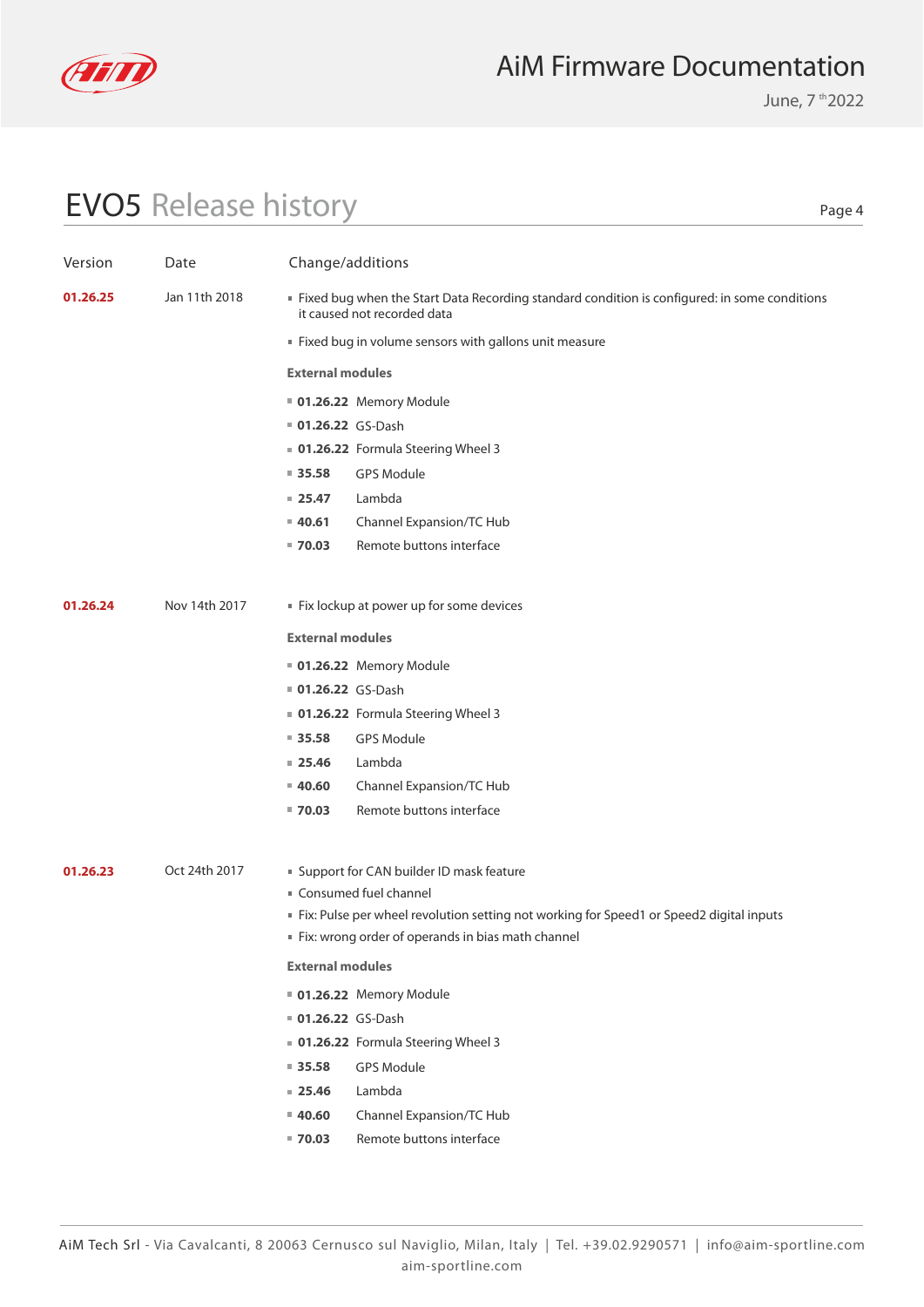

June, 7 th 2022

# EVO5 Release history

| Version  | Date          | Change/additions        |                                                                                    |
|----------|---------------|-------------------------|------------------------------------------------------------------------------------|
| 01.26.14 | Jul 7th 2017  |                         | Improved CAN management: more reliability in firmup and configuration transmission |
|          |               | <b>External modules</b> |                                                                                    |
|          |               |                         | 01.26.14 Memory Module                                                             |
|          |               | 01.26.14 GS-Dash        |                                                                                    |
|          |               |                         | ■ 01.26.14 Formula Steering Wheel 3                                                |
|          |               | $= 35.58$               | <b>GPS Module</b>                                                                  |
|          |               | $= 25.46$               | Lambda                                                                             |
|          |               | $= 40.60$               | Channel Expansion/TC Hub: minor bug fixed                                          |
|          |               | $= 70.03$               | Remote buttons interface                                                           |
| 01.26.08 | Jun 20th 2017 |                         | • Memory Module support                                                            |
|          |               | <b>External modules</b> |                                                                                    |
|          |               |                         |                                                                                    |
|          |               | 01.26.08 GS-Dash        | 01.26.08 Memory Module                                                             |
|          |               |                         | 01.26.08 Formula Steering Wheel 3                                                  |
|          |               | $\blacksquare$ 35.58    | <b>GPS Module</b>                                                                  |
|          |               | $= 25.46$               | Lambda                                                                             |
|          |               | $= 40.60$               | Channel Expansion/TC Hub: minor bug fixed                                          |
|          |               | $= 70.01$               | Remote buttons interface                                                           |
|          |               |                         |                                                                                    |
| 01.24.56 | Jun 1st 2017  |                         | ■ Fixed rolling lap time on GS-Dash and Formula Steering Wheel 3                   |
|          |               | <b>External modules</b> |                                                                                    |
|          |               | <b>01.24.56</b> GS-Dash |                                                                                    |
|          |               |                         | 01.24.56 Formula Steering Wheel 3                                                  |
|          |               | $\blacksquare$ 35.58    | <b>GPS Module</b>                                                                  |
|          |               | $= 25.46$               | Lambda                                                                             |
|          |               | $= 40.60$               | Channel Expansion/TC Hub: minor bug fixed                                          |
|          |               | $= 70.01$               | Remote buttons interface                                                           |
| 01.24.54 | May 19th 2017 |                         | Includes firmware GPS v 35.58.00 that fixes data synchronization with SmartyCam HD |
|          |               | <b>External modules</b> |                                                                                    |
|          |               | <b>01.24.54 GS-Dash</b> |                                                                                    |
|          |               |                         | 01.24.54 Formula Steering Wheel 3                                                  |
|          |               | 935.58                  | <b>GPS Module</b>                                                                  |
|          |               |                         |                                                                                    |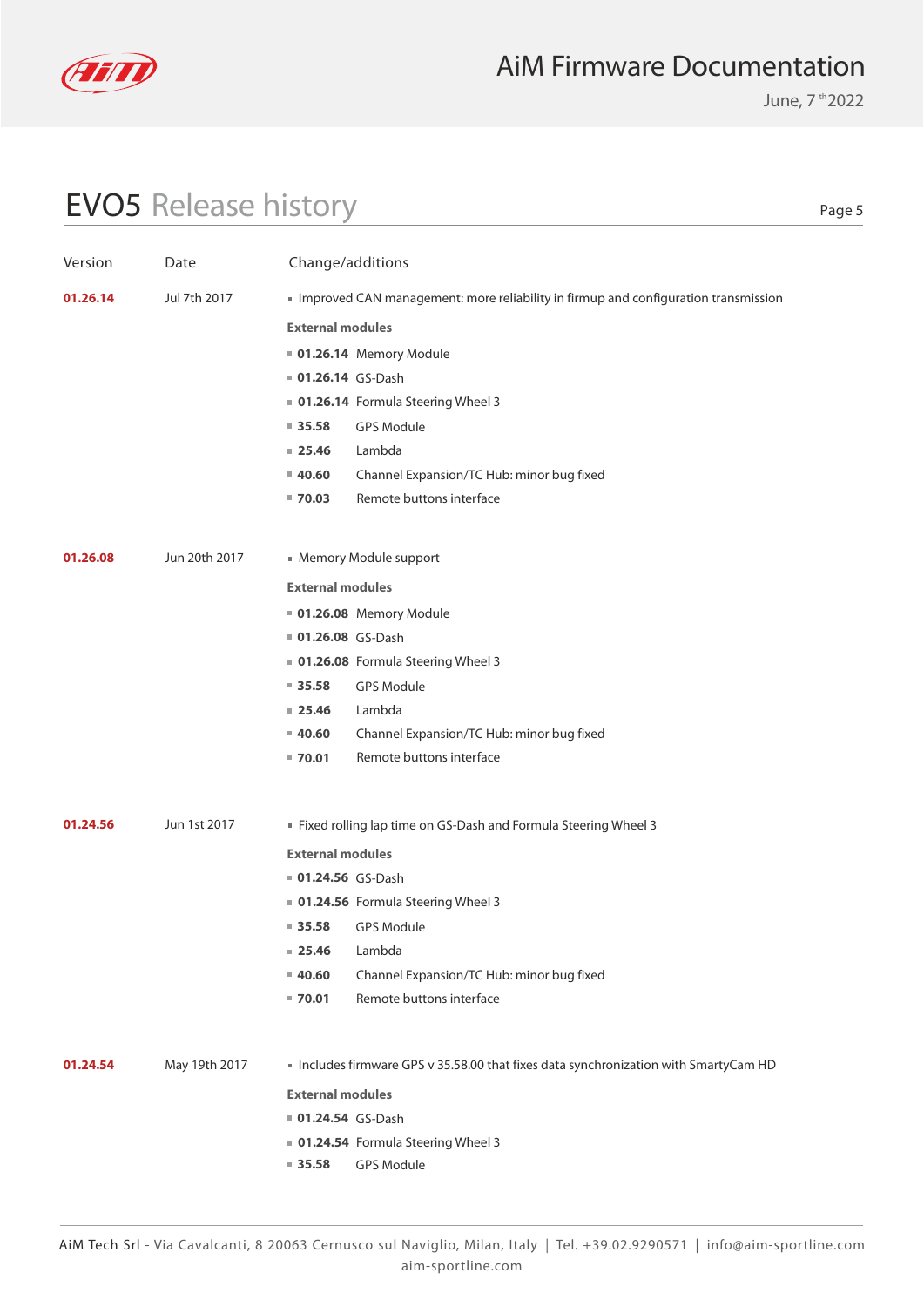

June, 7 th 2022

# EVO5 Release history

| Version  | Date          | Change/additions                                                                                |  |
|----------|---------------|-------------------------------------------------------------------------------------------------|--|
|          |               | Lambda<br>$= 25.46$                                                                             |  |
|          |               | Channel Expansion/TC Hub: minor bug fixed<br>$= 40.60$                                          |  |
|          |               | Remote buttons interface<br>$= 70.01$                                                           |  |
|          |               |                                                                                                 |  |
| 01.24.52 | May 18th 2017 | Eixed GPS Data visualization on GS-Dash and Formula Steering Wheel 3                            |  |
|          |               | <b>External modules</b>                                                                         |  |
|          |               | 01.24.52 GS-Dash                                                                                |  |
|          |               | 01.24.52 Formula Steering Wheel 3                                                               |  |
|          |               | $= 35.56$<br><b>GPS Module</b>                                                                  |  |
|          |               | Lambda<br>$= 25.46$                                                                             |  |
|          |               | $= 40.60$<br>Channel Expansion/TC Hub: minor bug fixed                                          |  |
|          |               | Remote buttons interface<br>$= 70.01$                                                           |  |
|          |               |                                                                                                 |  |
| 01.24.45 | Apr 19th 2017 | Fixed bug in AiM digital speed channels when 'Ang Velocity' is selected (i.e. RPM setting)      |  |
|          |               | <b>External modules</b>                                                                         |  |
|          |               | 35.56 GPS Module                                                                                |  |
|          |               | <b>25.46</b> Lambda                                                                             |  |
|          |               | 40.56 Channel Expansion/TC Hub                                                                  |  |
|          |               | ■ 70.01 Remote buttons interface                                                                |  |
|          |               |                                                                                                 |  |
| 01.24.38 | Apr. 5th 2017 | <b>Support for Formula Steering Wheel 3 configuration</b>                                       |  |
|          |               | <b>External modules</b>                                                                         |  |
|          |               | ■ 35.56 GPS Module                                                                              |  |
|          |               | <b>25.46</b> Lambda                                                                             |  |
|          |               | 40.56 Channel Expansion/TC Hub                                                                  |  |
|          |               | 70.01 Remote buttons interface                                                                  |  |
|          |               |                                                                                                 |  |
| 01.24.34 | Mar 24th 2017 | Added GS-Dash management                                                                        |  |
|          |               | Improved accelerometer support: better filtering and uniform sign convention on various devices |  |
|          |               | <b>External modules</b>                                                                         |  |
|          |               | ■ 35.56 GPS Module                                                                              |  |
|          |               | <b>25.46</b> Lambda                                                                             |  |
|          |               | 40.56 Channel Expansion/TC Hub                                                                  |  |
|          |               | 70.01 Remote buttons interface                                                                  |  |
|          |               |                                                                                                 |  |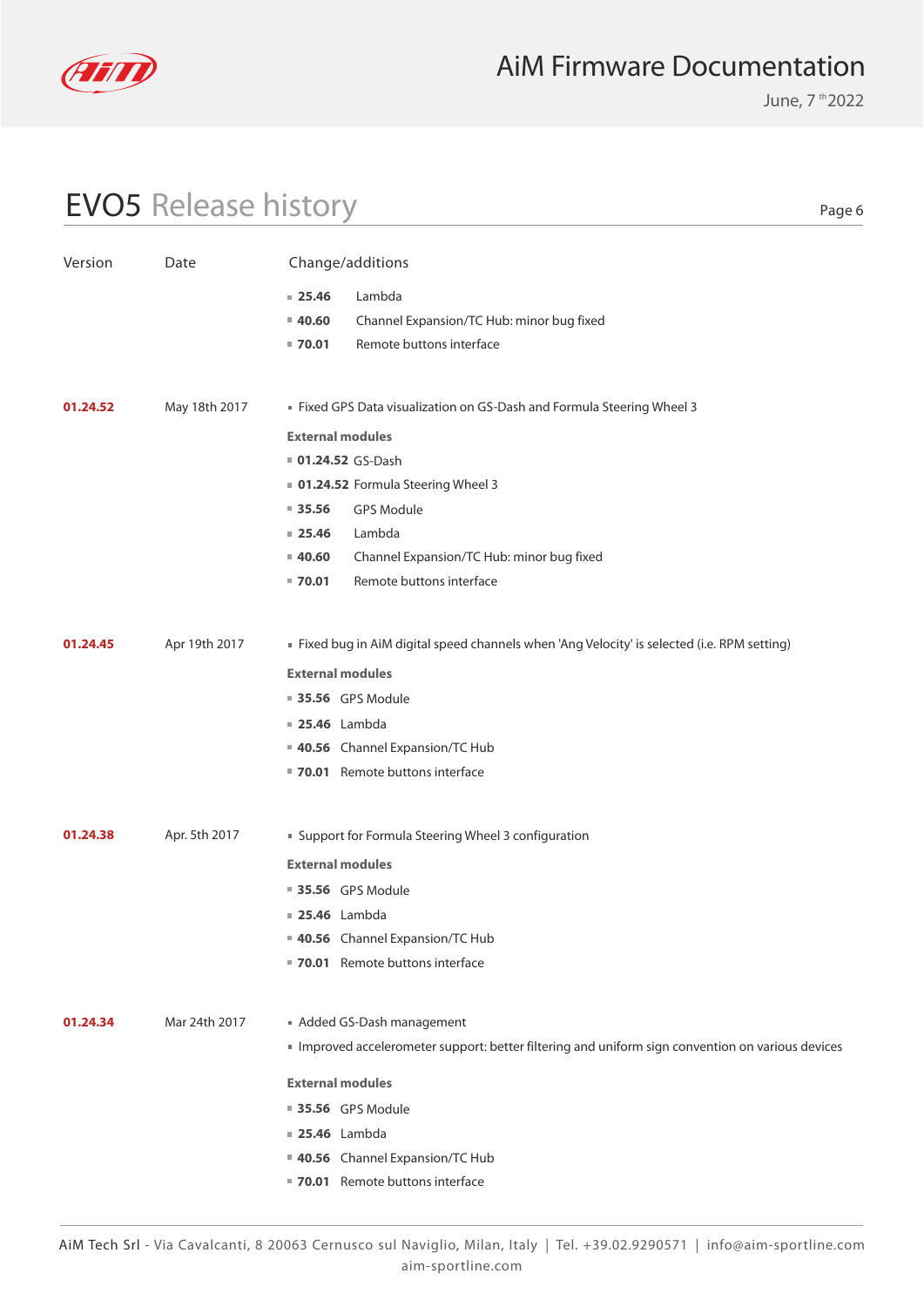

June, 7 th 2022

# EVO5 Release history

| Version  | Date          | Change/additions                                                                              |
|----------|---------------|-----------------------------------------------------------------------------------------------|
| 01.24.00 | Jan 26th 2017 | . Fixed issue that caused CAN network malfunction when remote button device is in the network |
|          |               | <b>External modules</b>                                                                       |
|          |               | <b>35.56</b> GPS Module                                                                       |
|          |               | <b>25.46</b> Lambda                                                                           |
|          |               | 40.56 Channel Expansion/TC Hub                                                                |
|          |               | 70.01 Remote buttons interface                                                                |
|          | Jan 19th 2017 |                                                                                               |
| 01.22.99 |               | ■ Added management of GPS position accuracy measure for CAN output                            |
|          |               | <b>External modules</b>                                                                       |
|          |               | <b>35.56</b> GPS Module                                                                       |
|          |               | <b>25.46</b> Lambda                                                                           |
|          |               | 40.56 Channel Expansion/TC Hub                                                                |
|          |               | 70.01 Remote buttons interface                                                                |
|          |               |                                                                                               |
| 01.22.94 | Dec 5th 2016  | ■ No changes                                                                                  |
|          |               | <b>External modules</b>                                                                       |
|          |               | <b>35.56</b> GPS Module                                                                       |
|          |               | ■ 25.46 Lambda: fixed bug that caused shifted lambda samples                                  |
|          |               | 40.56 Channel Expansion/TC Hub                                                                |
|          |               | ■ 70.01 Remote buttons interface                                                              |
| 01.22.92 | Nov 29th 2016 |                                                                                               |
|          |               | ■ Fixed bug which prevented editing of Wi-Fi and User parameters from RS3                     |
|          |               | ■ Minor improvements                                                                          |
|          |               | <b>External modules</b>                                                                       |
|          |               | ■ 35.56 GPS Module: improvements in GPS measurements available to SmartyCam overlay           |
|          |               | <b>25.44</b> Lambda                                                                           |
|          |               | 40.56 Channel Expansion/TC Hub                                                                |
|          |               | 70.01 Remote buttons interface                                                                |
|          |               |                                                                                               |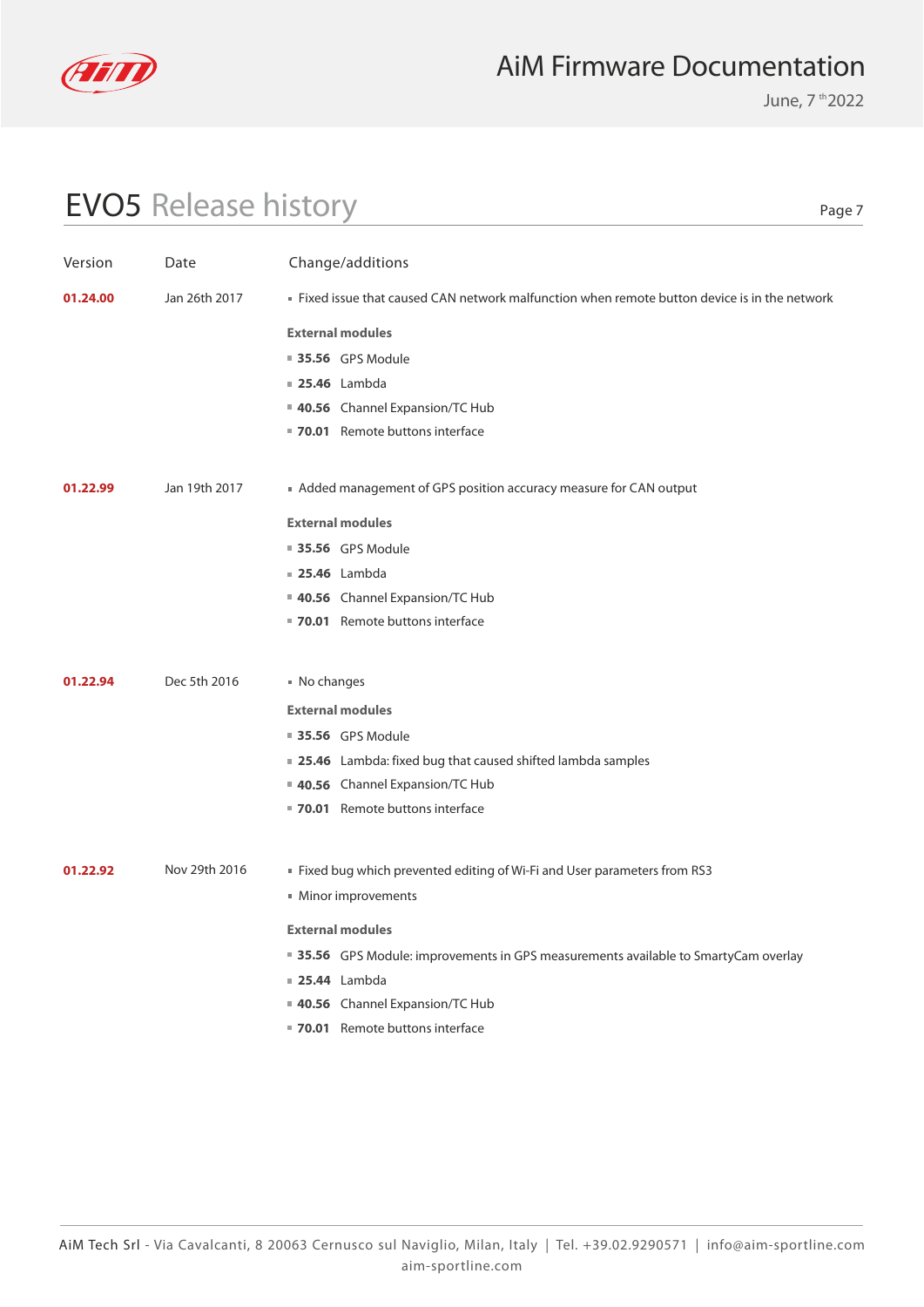

June, 7 th 2022

# EVO5 Release history

| i<br>×<br>I |  |
|-------------|--|
|-------------|--|

| Version  | Date          | Change/additions                                                                |
|----------|---------------|---------------------------------------------------------------------------------|
| 01.22.86 | Nov 15th 2016 | Added IRM CAN LAP support                                                       |
|          |               | <b>External modules</b>                                                         |
|          |               | ■ 35.54 GPS Module: improved satellites fix                                     |
|          |               | <b>25.44</b> Lambda: added keep alive support                                   |
|          |               | 40.56 Channel Expansion/TC Hub                                                  |
|          |               | 70.01 Remote buttons interface                                                  |
|          |               |                                                                                 |
| 01.22.82 | Oct 11th 2016 | Speed up USB transfer                                                           |
|          |               | Fixed bug in GPS lap management that in some cases caused loss of laps detected |
|          |               | <b>External modules</b>                                                         |
|          |               | <b>35.50 GPS Module</b>                                                         |
|          |               | $\blacksquare$ 25.42 Lambda                                                     |
|          |               | <b>40.56</b> Channel Expansion/TC Hub: improved analogic channels acquisition   |
|          |               | ■ 70.01 Remote buttons interface                                                |
|          |               |                                                                                 |
| 01.22.74 | Sep 15th 2016 | Fixed alarms functionality based on acquisition channels under encryption       |
|          |               | <b>External modules</b>                                                         |
|          |               | ■ 35.50 GPS Module                                                              |
|          |               | <b>25.42</b> Lambda                                                             |
|          |               | 40.55 Channel Expansion/TC Hub                                                  |
|          |               | ■ 70.01 Remote buttons interface                                                |
|          |               |                                                                                 |
| 01.22.60 | Jul 25th 2016 | Fixed: Wi-Fi troubles with TP-link routers                                      |
|          |               | Fixed: alarm hysteresis condition                                               |
|          |               | Minor bugfixes and improvements                                                 |
|          |               | <b>External modules</b>                                                         |
|          |               | ■ 35.50 GPS Module                                                              |
|          |               | <b>25.42</b> Lambda                                                             |
|          |               | 40.55 Channel Expansion/TC Hub                                                  |
|          |               | ■ 70.01 Remote buttons interface                                                |
|          |               |                                                                                 |